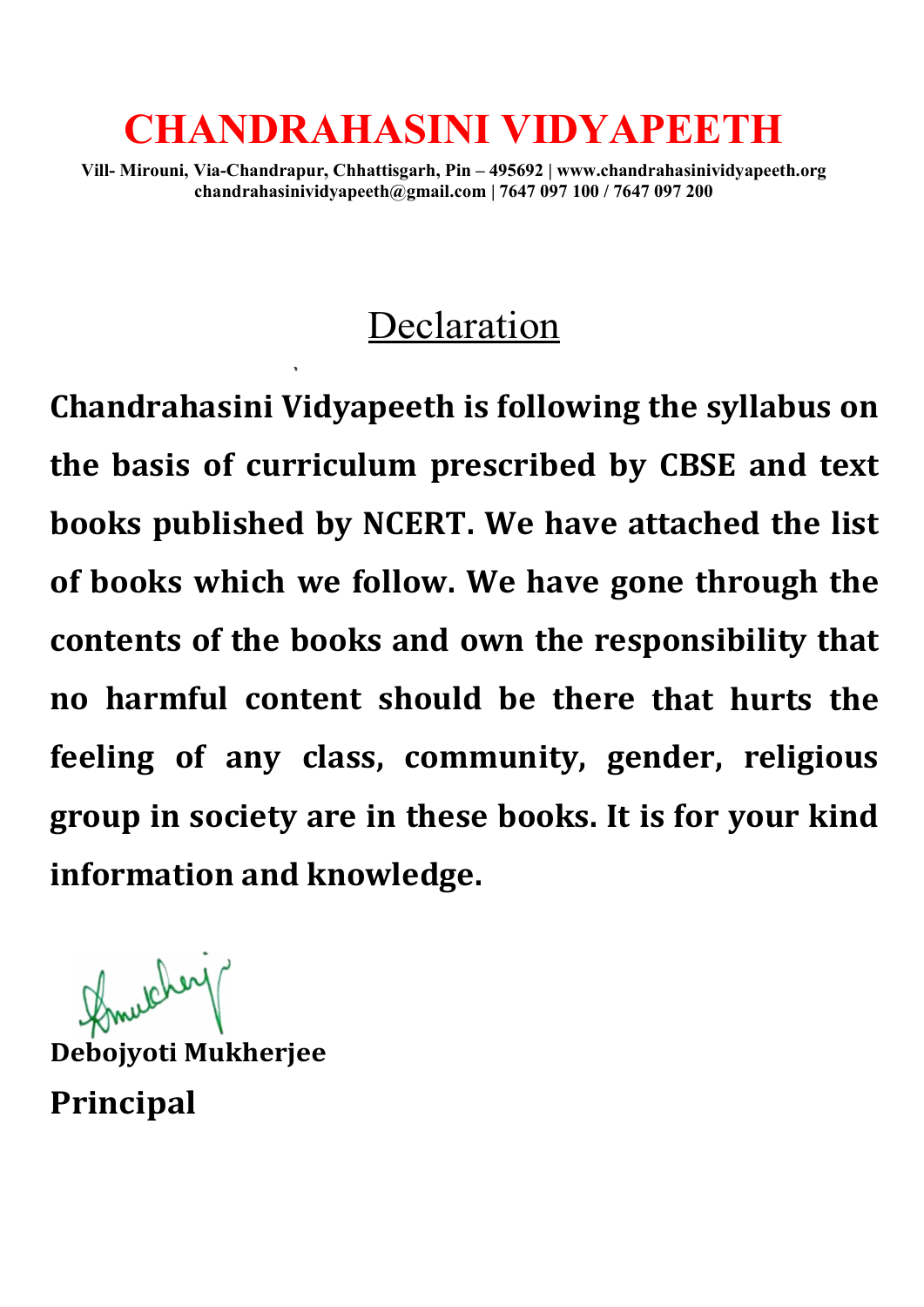#### LIST OF BOOK(S) & NOTE BOOK(S) for NURSERY "2021-22"

| S.No.          | <b>Book Name</b>     | <b>Publication Name</b> | <b>Notebooks</b>         | Qty |
|----------------|----------------------|-------------------------|--------------------------|-----|
|                | NextSteps - Term-I   | NextSteps               | Two Ruled Copy           |     |
| $\overline{2}$ | NextSteps - Term-II  | NextSteps               | Four Ruled Copy          |     |
| 3              | NextSteps - Term-III | NextSteps               | <b>Square Ruled Copy</b> |     |
| $\overline{4}$ | My Activity Book     | NextSteps               | Cover                    | 8   |
|                | Paheli Hindi         | Rohan                   |                          |     |

Note:

 Please use permanent marker for writing names and other details on the cover page of textbooks and notebooks.

> APPROX. COST OF BOOK SET Rs. 1060/-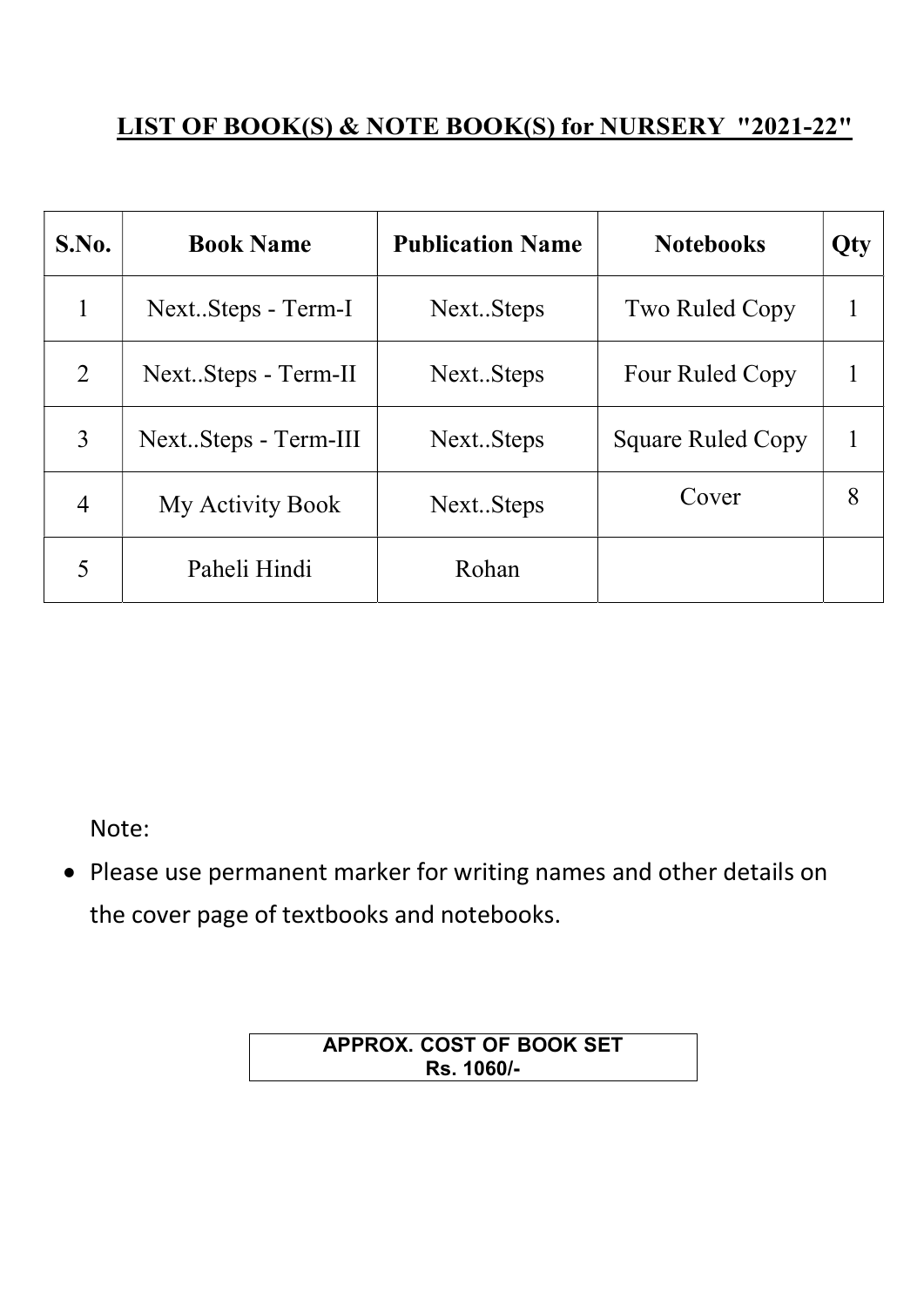#### LIST OF BOOK(S) & NOTE BOOK(S) for KG-I "2021-22"

| S.No.          | <b>Book Name</b>                  | <b>Publication</b><br><b>Name</b> | <b>Notebooks</b>     | Qty |
|----------------|-----------------------------------|-----------------------------------|----------------------|-----|
| 1              | My Book of English                | Rohan                             | Two Ruled Copy       |     |
| $\overline{2}$ | My Second Book of<br>Handwritting | Rohan                             | Four Ruled Copy      |     |
| 3              | My Math Book                      | Rohan                             | Square Ruled<br>Copy |     |
| $\overline{4}$ | Sabd Lekhan                       | Rohan                             | Cover                | 11  |
| 5              | My Second Book of Rhymes          | Rohan                             |                      |     |
| 6              | My Second Drawing Book            | Rohan                             |                      |     |
| $\overline{7}$ | My Second Activity Book           | Rohan                             |                      |     |
| 8              | Sabd Madhuri                      | Rohan                             |                      |     |

Note:

 Please use permanent marker for writing names and other details on the cover page of textbooks and notebooks.

> APPROX. COST OF BOOK SET Rs. 1425/-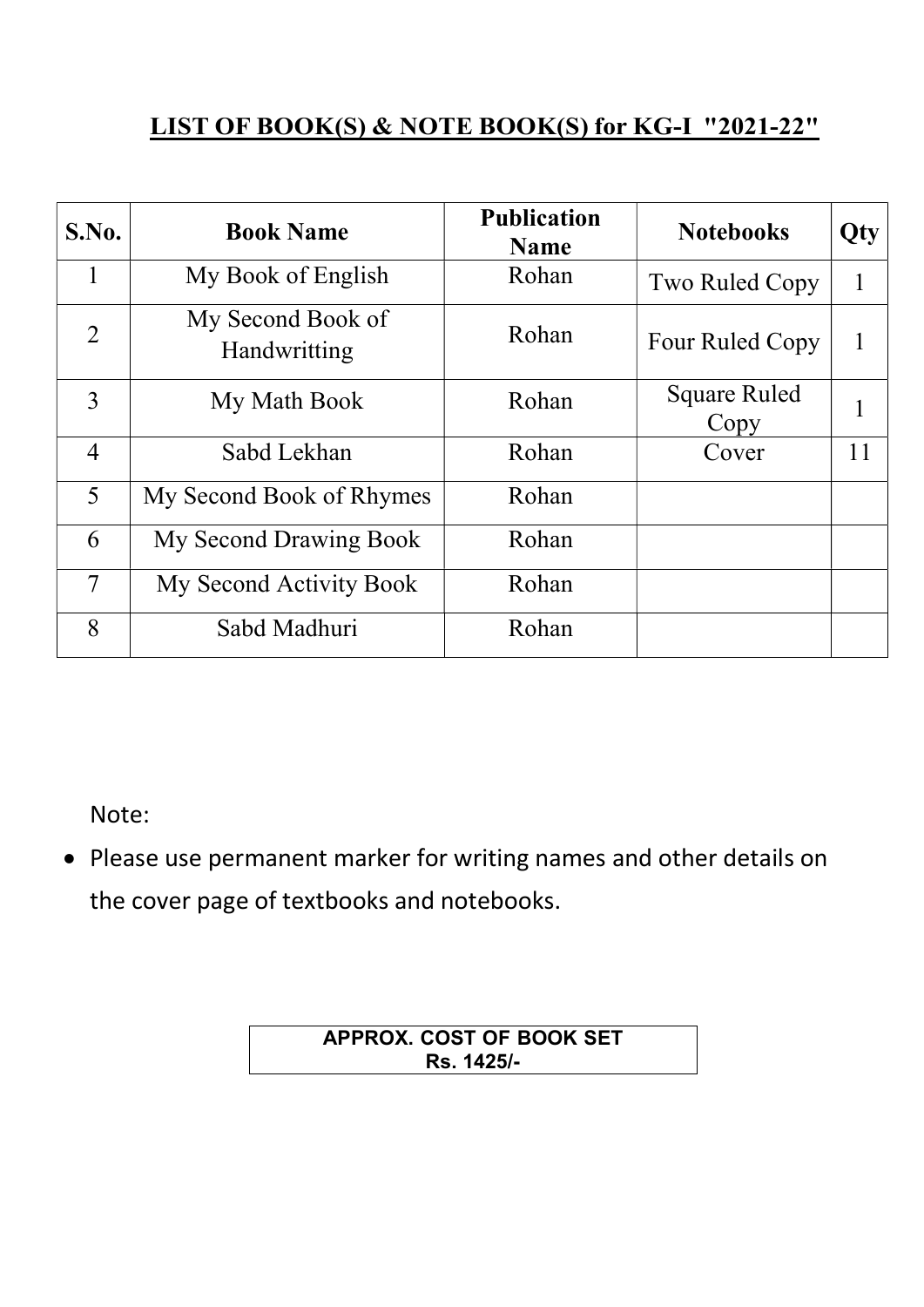### LIST OF BOOK(S) & NOTE BOOK(S) for KG-II "2021-22"

| S.No.          | <b>Book Name</b>                 | <b>Publication</b><br><b>Name</b> | <b>Notebooks</b>            | Qty |
|----------------|----------------------------------|-----------------------------------|-----------------------------|-----|
| 1              | My Book of English Primer        | Rohan                             | Two Ruled Copy              |     |
| $\overline{2}$ | My Third Book of<br>Handwritting | Rohan                             | Four Ruled Copy             |     |
| 3              | My Math Book Primer              | Rohan                             | <b>Square Ruled</b><br>Copy |     |
| $\overline{4}$ | Swar Lekhan                      | Rohan                             | Cover                       | 11  |
| 5              | My Third Book of Rhymes          | Rohan                             |                             |     |
| 6              | My Third Drawing Book            | Rohan                             |                             |     |
| $\overline{7}$ | My Third Activity Book           | Rohan                             |                             |     |
| 8              | Swar Madhuri                     | Rohan                             |                             |     |

Note:

 Please use permanent marker for writing names and other details on the cover page of textbooks and notebooks.

> APPROX. COST OF BOOK SET Rs. 1435/-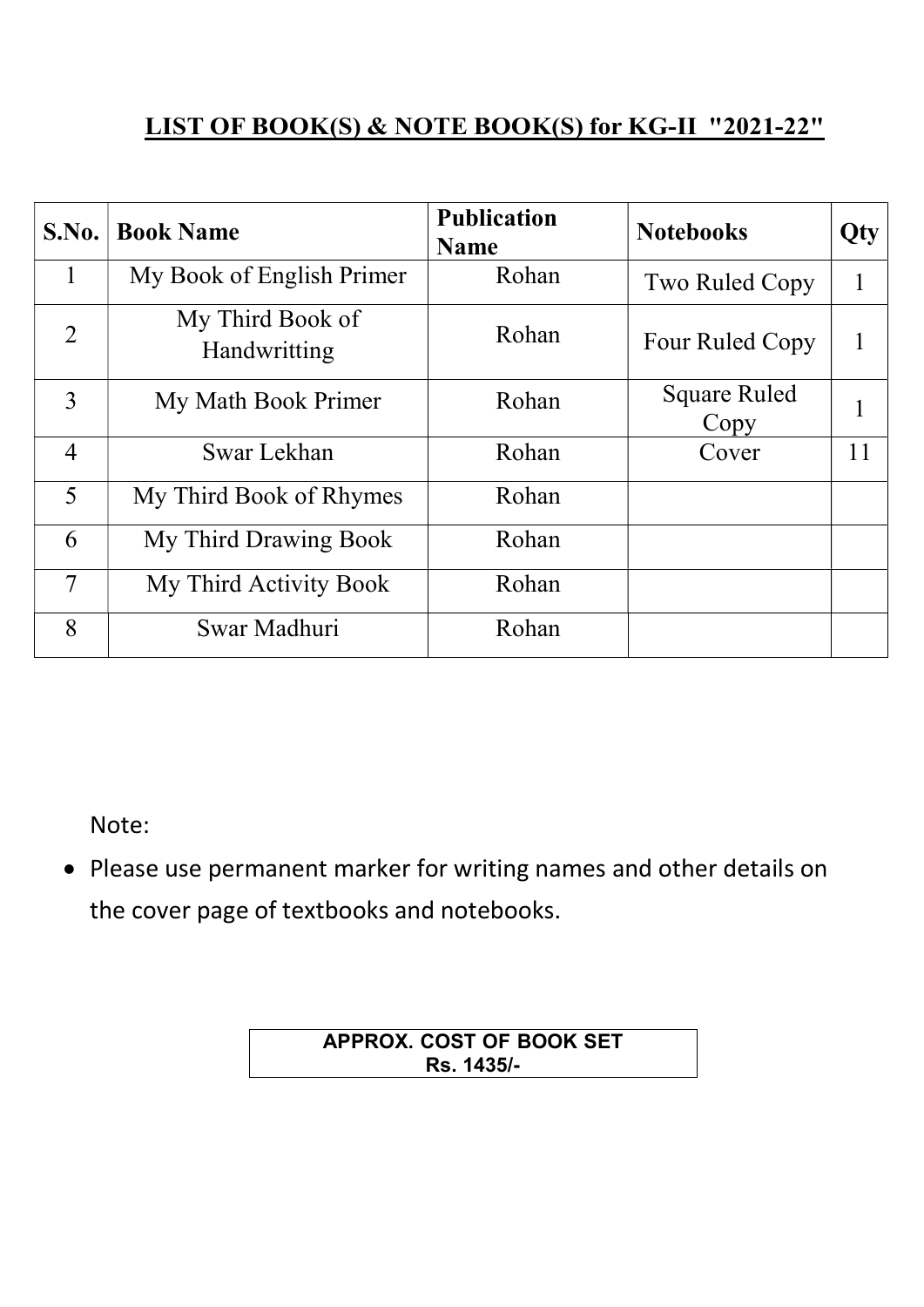#### LIST OF BOOK(S) & NOTE BOOK(S) for CLASS-1 "2021-22"

| S.No.                    | <b>Book Name</b>          | <b>Publication</b><br><b>Name</b> | <b>Notebooks</b>            | Qty |
|--------------------------|---------------------------|-----------------------------------|-----------------------------|-----|
|                          | Pearls Semester Book Term | Ratnasagar                        | Two Ruled Copy              |     |
| $\overline{2}$           | Pearls Semester Book Term | Ratnasagar                        | Four Ruled Copy             |     |
| 3                        | English Grammar           | Oxford                            | <b>Square Ruled</b><br>Copy |     |
| $\overline{4}$           | Hindi Course Book         | Viva                              | Cover                       | 15  |
| $\overline{\mathcal{L}}$ | Hindi Grammar Book        | Viva                              |                             |     |
| 6                        | Computer Book             | Rohan                             |                             |     |
|                          | Moral Science             | Rohan                             |                             |     |
| 8                        | Art & Craft               | Viva                              |                             |     |

Note:

 Please use permanent marker for writing names and other details on the cover page of textbooks and notebooks.

> APPROX. COST OF BOOK SET Rs. 2390/-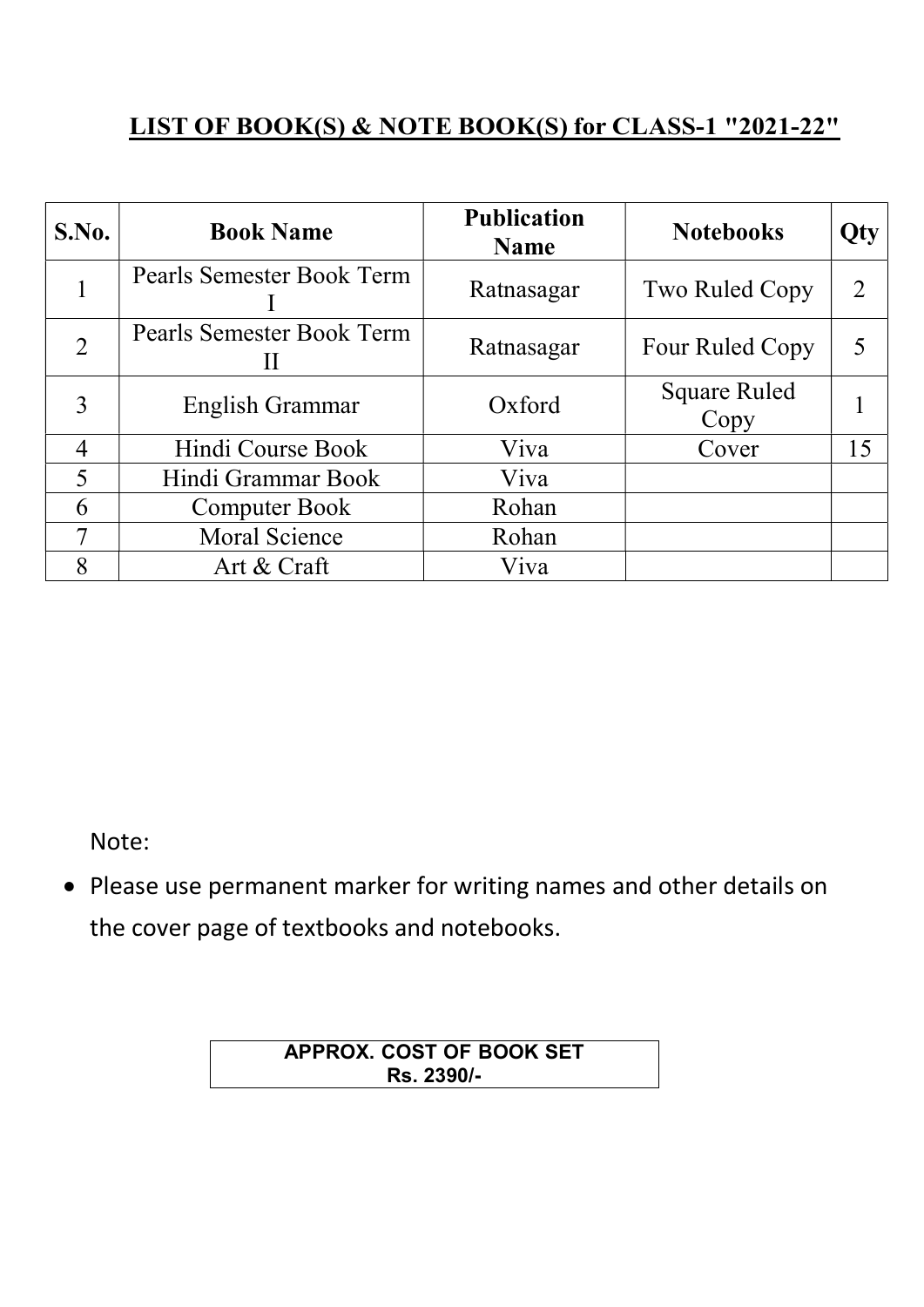### LIST OF BOOK(S) & NOTE BOOK(S) for CLASS-2 "2021-22"

| S.No.          | <b>Book Name</b>            | <b>Publication</b><br><b>Name</b> | <b>Notebooks</b>            | Qty            |
|----------------|-----------------------------|-----------------------------------|-----------------------------|----------------|
|                | Pearls Semester Book Term I | Ratnasagar                        | Two Ruled Copy              | $\overline{2}$ |
| $\overline{2}$ | Pearls Semester Book Term   | Ratnasagar                        | Four Ruled Copy             |                |
| 3              | <b>English Grammer</b>      | Oxford                            | <b>Square Ruled</b><br>Copy |                |
|                | Hindi Course Book           | Viva                              | Cover                       | 15             |
| $\overline{5}$ | Hindi Grammer Book          | Viva                              |                             |                |
| 6              | <b>Computer Book</b>        | Rohan                             |                             |                |
| 7              | <b>Moral Science</b>        | Rohan                             |                             |                |
| 8              | Art & Craft                 | Viva                              |                             |                |

Note:

 Please use permanent marker for writing names and other details on the cover page of textbooks and notebooks.

| <b>APPROX. COST OF BOOK SET</b> |  |
|---------------------------------|--|
| Rs. 2530/-                      |  |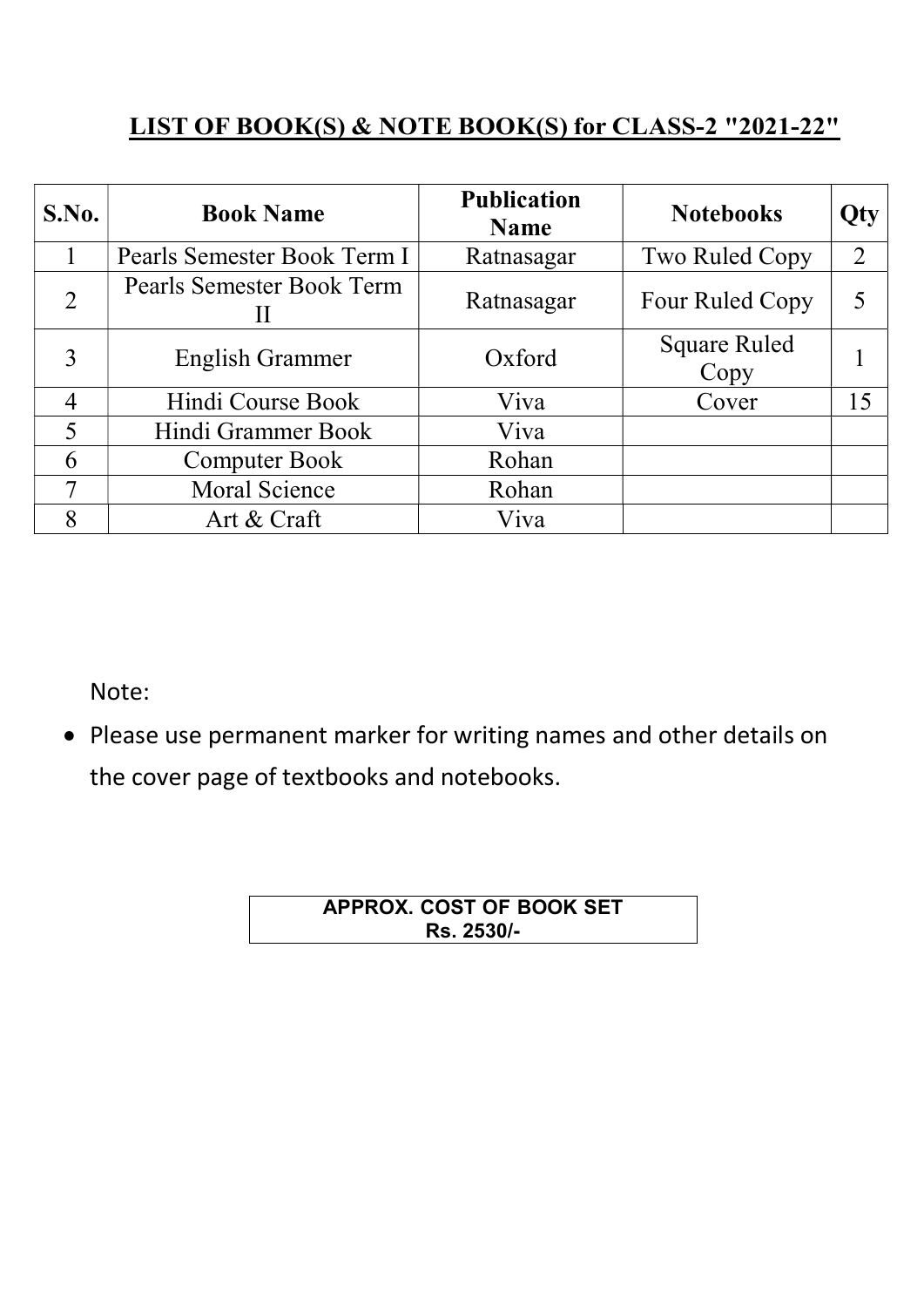### LIST OF BOOK(S) & NOTE BOOK(S) for CLASS-3 "2021-22"

| S.No.          | <b>Book Name</b>            | <b>Publication</b><br><b>Name</b> | <b>Notebooks</b>     | Qty |
|----------------|-----------------------------|-----------------------------------|----------------------|-----|
|                | <b>Pearls Semester Book</b> | Ratnasagar                        | Ruled Note Book (176 | 8   |
|                | Term I                      |                                   | Pages)               |     |
| $\overline{2}$ | <b>Pearls Semester Book</b> | Ratnasagar                        | Ruled Note Book (88  |     |
|                | Term II                     |                                   | Pages)               |     |
| $\mathbf{3}$   | <b>English Grammer</b>      | Oxford                            | Cover                | 17  |
| 4              | Hindi Course Book           | Viva                              |                      |     |
| $\overline{5}$ | Hindi Grammer Book          | Viva                              |                      |     |
| 6              | <b>Computer Book</b>        | Rohan                             |                      |     |
| 7              | Moral Science               | Rohan                             |                      |     |
| 8              | Art & Craft                 | Viva                              |                      |     |

Note:

 Please use permanent marker for writing names and other details on the cover page of textbooks and notebooks.

| <b>APPROX. COST OF BOOK SET</b> |  |
|---------------------------------|--|
| Rs. 2750/-                      |  |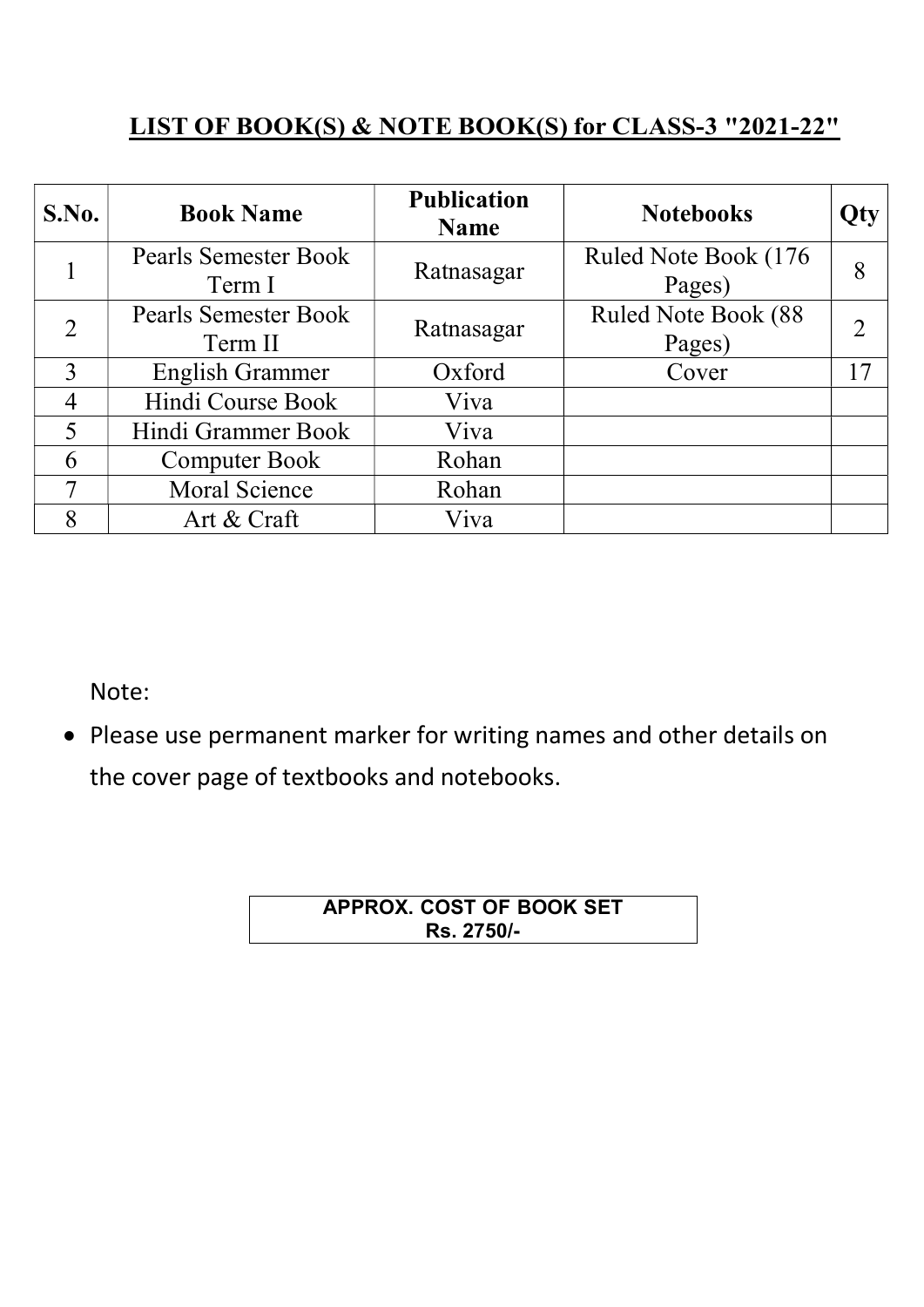#### LIST OF BOOK(S) & NOTE BOOK(S) for CLASS-4 "2021-22"

| S.No.          | <b>Book Name</b>            | <b>Publication</b><br><b>Name</b> | <b>Notebooks</b>     | Qty |
|----------------|-----------------------------|-----------------------------------|----------------------|-----|
|                | <b>Pearls Semester Book</b> | Ratnasagar                        | Ruled Note Book (176 | 8   |
|                | Term I                      |                                   | Pages)               |     |
| $\overline{2}$ | <b>Pearls Semester Book</b> | Ratnasagar                        | Ruled Note Book (88  |     |
|                | Term II                     |                                   | Pages)               |     |
| $\mathbf{3}$   | <b>English Grammer</b>      | Oxford                            | Cover                | 17  |
| 4              | Hindi Course Book           | Viva                              |                      |     |
| $\overline{5}$ | Hindi Grammer Book          | Viva                              |                      |     |
| 6              | <b>Computer Book</b>        | Rohan                             |                      |     |
| 7              | Moral Science               | Rohan                             |                      |     |
| 8              | Art & Craft                 | Viva                              |                      |     |

Note:

 Please use permanent marker for writing names and other details on the cover page of textbooks and notebooks.

#### APPROX. COST OF BOOK SET Rs. 2890/-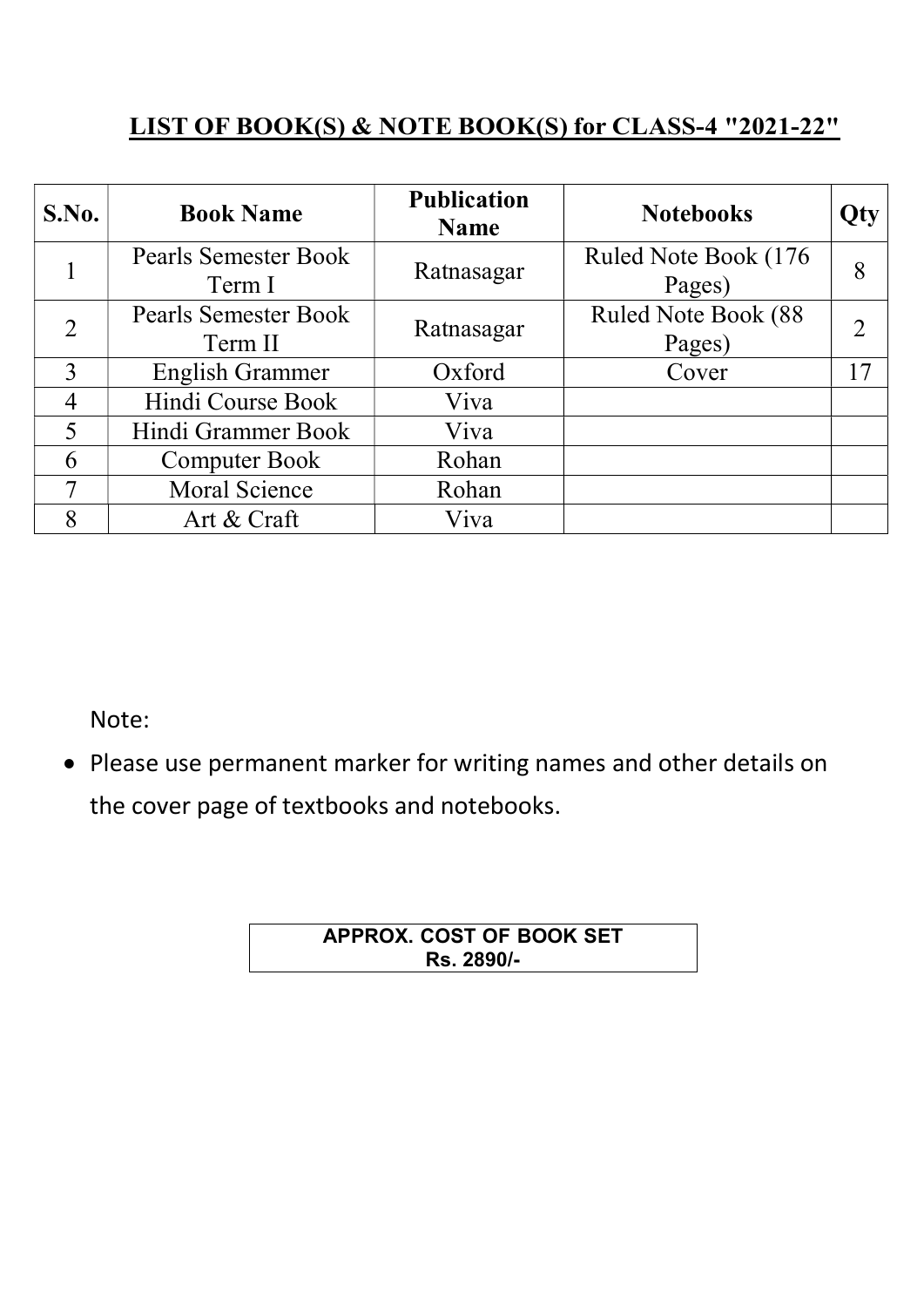### LIST OF BOOK(S) & NOTE BOOK(S) for CLASS-5 "2021-22"

| S.No.          | <b>Book Name</b>            | <b>Publication</b><br><b>Name</b> | <b>Notebooks</b>     | Qty |
|----------------|-----------------------------|-----------------------------------|----------------------|-----|
|                | <b>Pearls Semester Book</b> | Ratnasagar                        | Ruled Note Book (176 | 8   |
|                | Term I                      |                                   | Pages)               |     |
| $\overline{2}$ | <b>Pearls Semester Book</b> | Ratnasagar                        | Ruled Note Book (88  |     |
|                | Term II                     |                                   | Pages)               |     |
| $\mathbf{3}$   | <b>English Grammer</b>      | Oxford                            | Cover                | 17  |
| 4              | Hindi Course Book           | Viva                              |                      |     |
| $\overline{5}$ | Hindi Grammer Book          | Viva                              |                      |     |
| 6              | <b>Computer Book</b>        | Rohan                             |                      |     |
| 7              | Moral Science               | Rohan                             |                      |     |
| 8              | Art & Craft                 | Viva                              |                      |     |

Note:

 Please use permanent marker for writing names and other details on the cover page of textbooks and notebooks.

| APPROX. COST OF BOOK SET |
|--------------------------|
| Rs. 3065/-               |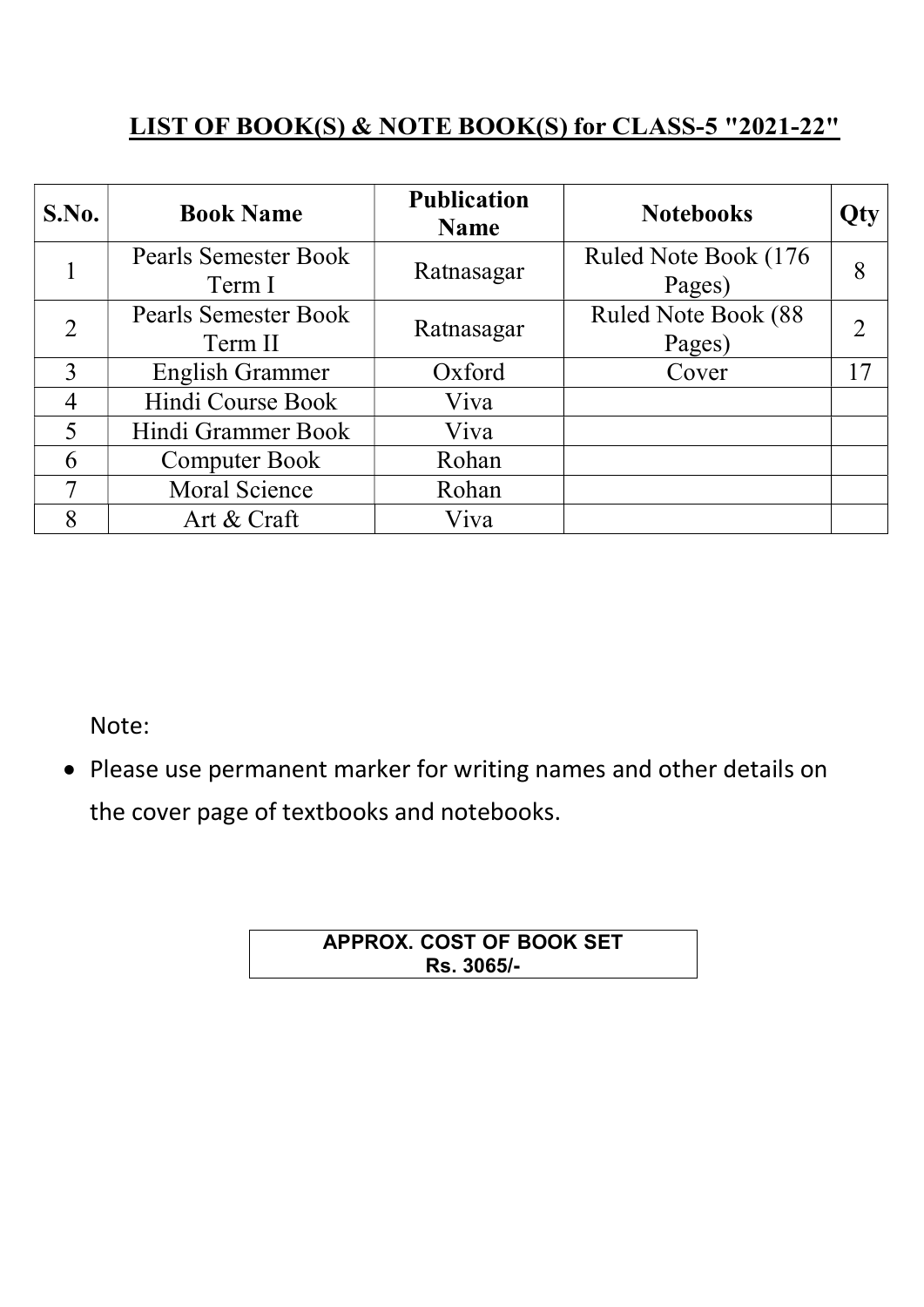#### LIST OF BOOK(S) & NOTE BOOK(S) for CLASS-6 "2021-22"

| S.No.          | <b>Book Name</b>            | <b>Publication</b><br><b>Name</b> | <b>Notebooks</b>               | Qty |
|----------------|-----------------------------|-----------------------------------|--------------------------------|-----|
|                | English Work<br><b>Book</b> | Holyfaith                         | Ruled Note Book (176<br>Pages) | 10  |
| $\overline{2}$ | Sanskrit Grammer            | Cordova                           | Ruled Note Book (88 Pages)     |     |
| 3              | Hindi Grammer               | Woods                             | Cover                          | 15  |
| $\overline{4}$ | <b>Computer Book</b>        | Rohan                             |                                |     |
| 5              | English                     | <b>NCERT</b>                      |                                |     |
| 6              | A Pact with Sun             | <b>NCERT</b>                      |                                |     |
| 7              | Vasant                      | <b>NCERT</b>                      |                                |     |
| 8              | <b>Bal Ram Katha</b>        | <b>NCERT</b>                      |                                |     |
| 9              | <b>History</b>              | <b>NCERT</b>                      |                                |     |
| 10             | Geography                   | <b>NCERT</b>                      |                                |     |
| 11             | <b>Political Science</b>    | <b>NCERT</b>                      |                                |     |
| 12             | Maths                       | <b>NCERT</b>                      |                                |     |
| 13             | Science                     | <b>NCERT</b>                      |                                |     |
| 14             | Ruchira                     | <b>NCERT</b>                      |                                |     |

Note:

 Please use permanent marker for writing names and other details on the cover page of textbooks and notebooks.

> APPROX. COST OF BOOK SET Rs. 2240/-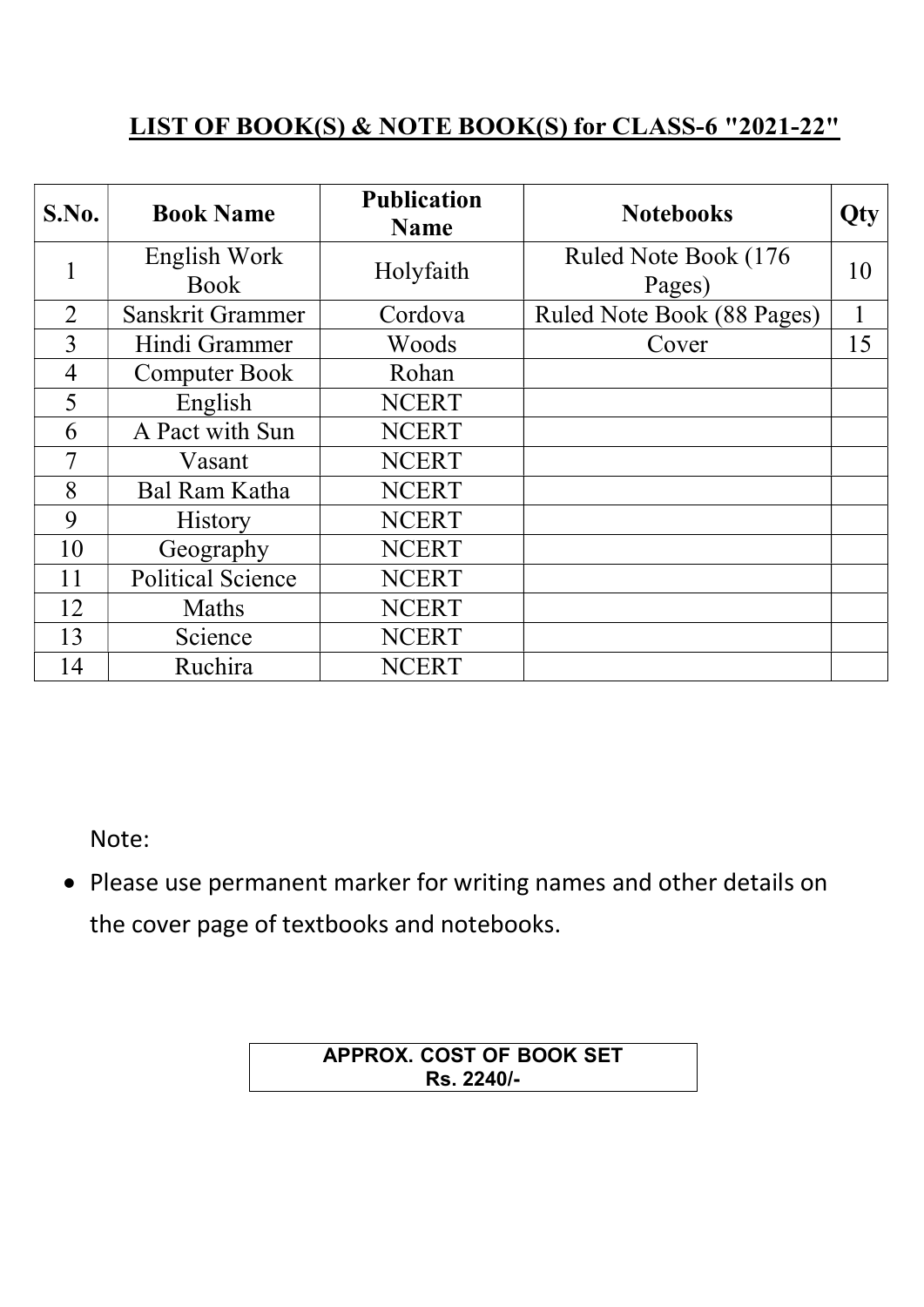#### LIST OF BOOK(S) & NOTE BOOK(S) for CLASS-7 "2021-22"

| S.No.          | <b>Book Name</b>            | <b>Publication</b><br><b>Name</b> | <b>Notebooks</b>               | Qty |
|----------------|-----------------------------|-----------------------------------|--------------------------------|-----|
|                | English Work<br><b>Book</b> | Holyfaith                         | Ruled Note Book (176<br>Pages) | 10  |
| $\overline{2}$ | Sanskrit Grammer            | Cordova                           | Ruled Note Book (88 Pages)     |     |
| 3              | Hindi Grammer               | Woods                             | Cover                          | 15  |
| $\overline{4}$ | <b>Computer Book</b>        | Rohan                             |                                |     |
| 5              | English                     | <b>NCERT</b>                      |                                |     |
| 6              | An Alien Hand               | <b>NCERT</b>                      |                                |     |
| 7              | Vasant                      | <b>NCERT</b>                      |                                |     |
| 8              | <b>Bal Mahabharat</b>       | <b>NCERT</b>                      |                                |     |
| 9              | <b>History</b>              | <b>NCERT</b>                      |                                |     |
| 10             | Geography                   | <b>NCERT</b>                      |                                |     |
| 11             | <b>Political Science</b>    | <b>NCERT</b>                      |                                |     |
| 12             | Maths                       | <b>NCERT</b>                      |                                |     |
| 13             | Science                     | <b>NCERT</b>                      |                                |     |
| 14             | Ruchira                     | <b>NCERT</b>                      |                                |     |

Note:

 Please use permanent marker for writing names and other details on the cover page of textbooks and notebooks.

> APPROX. COST OF BOOK SET Rs. 2290/-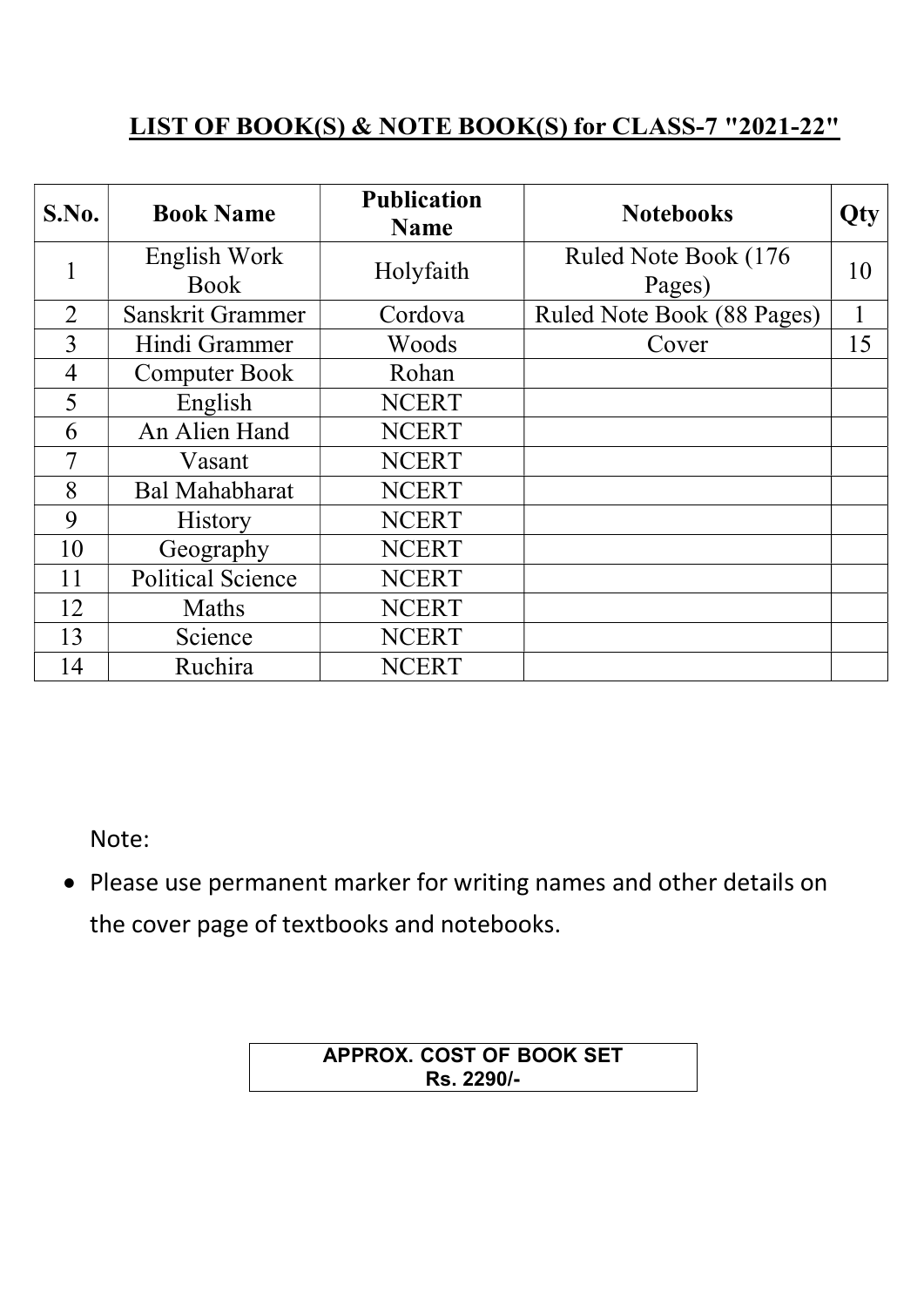#### LIST OF BOOK(S) & NOTE BOOK(S) for CLASS-8 "2021-22"

| S.No.          | <b>Book Name</b>            | <b>Publication</b><br><b>Name</b> | <b>Notebooks</b>               | Qty |
|----------------|-----------------------------|-----------------------------------|--------------------------------|-----|
|                | English Work<br><b>Book</b> | Holyfaith                         | Ruled Note Book (176<br>Pages) | 10  |
| $\overline{2}$ | Sanskrit Grammer            | Cordova                           | Ruled Note Book (88 Pages)     |     |
| 3              | Hindi Grammer               | Woods                             | Cover                          | 15  |
| $\overline{4}$ | <b>Computer Book</b>        | Rohan                             |                                |     |
| 5              | English                     | <b>NCERT</b>                      |                                |     |
| 6              | It so Happened              | <b>NCERT</b>                      |                                |     |
| 7              | Vasant                      | <b>NCERT</b>                      |                                |     |
| 8              | Bharat ki Khoj              | <b>NCERT</b>                      |                                |     |
| 9              | <b>History</b>              | <b>NCERT</b>                      |                                |     |
| 10             | Geography                   | <b>NCERT</b>                      |                                |     |
| 11             | <b>Political Science</b>    | <b>NCERT</b>                      |                                |     |
| 12             | Maths                       | <b>NCERT</b>                      |                                |     |
| 13             | Science                     | <b>NCERT</b>                      |                                |     |
| 14             | Ruchira                     | <b>NCERT</b>                      |                                |     |

Note:

 Please use permanent marker for writing names and other details on the cover page of textbooks and notebooks.

> APPROX. COST OF BOOK SET Rs. 2345/-